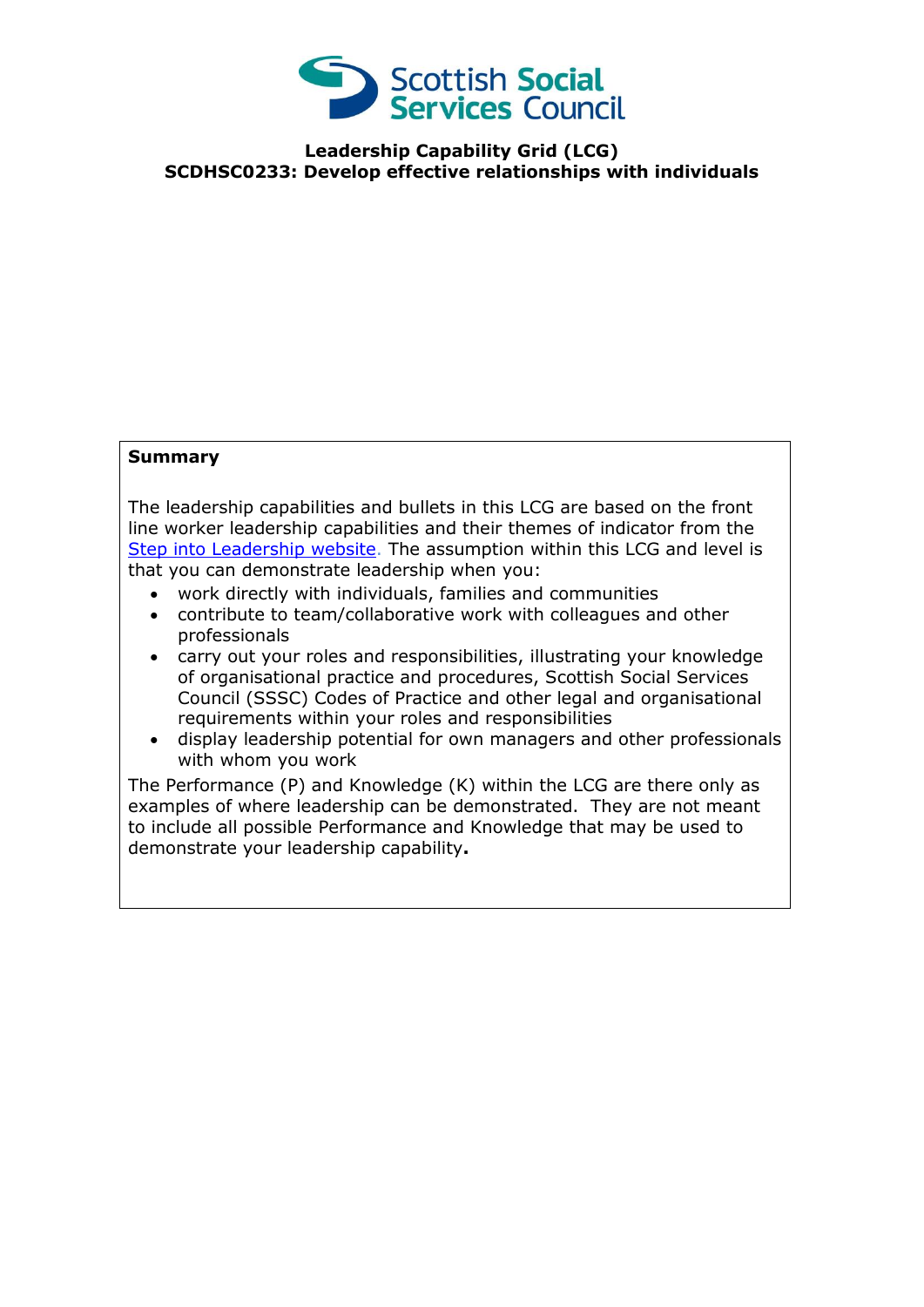

## **Leadership Capability Grid (LCG) SCDHSC0233: Develop effective relationships with individuals**

| Leadership<br>capabilities         | When developing effective relationships with individuals you can<br>demonstrate leadership capabilities by:                                                                                                                                                                                                                                                                                                                                                                                                                                                                                                                                                                                                                                                                                                                                                                                                                                                                                                                                                                                                                                                                    |
|------------------------------------|--------------------------------------------------------------------------------------------------------------------------------------------------------------------------------------------------------------------------------------------------------------------------------------------------------------------------------------------------------------------------------------------------------------------------------------------------------------------------------------------------------------------------------------------------------------------------------------------------------------------------------------------------------------------------------------------------------------------------------------------------------------------------------------------------------------------------------------------------------------------------------------------------------------------------------------------------------------------------------------------------------------------------------------------------------------------------------------------------------------------------------------------------------------------------------|
| <b>Vision</b>                      | Providing a vision for individuals, families, communities, colleagues and<br>your organisation when you:<br>• See how best to make a difference when actively preparing,<br>undertaking and reviewing activities, supporting individuals (P3, 4, 6,<br>8, 10, 11, 20, 22; K1-7, 14, 15), accessing and using related<br>information $(P1, 2)$ , using observation and feedback $(P9, 10)$ ,<br>seeking advice (P19)<br>• Communicate and promote ownership of the vision when working<br>with individual (P3, 4, 6, 8, 10, 11, 20, 22; K1-5, 14, 15), working<br>with others (P17-20; K10, 11) and recording and reporting (P13, 16)<br>• Promote social service values when working with individuals ( $P_3$ , 4,<br>6, 8, 10, 11, 20, 22; K 1-7, 14, 15), observing and evaluating (P7,<br>9,12), working with others ( $P17-20$ ; K10, 11) and when recording<br>and reporting $(P13, 16)$<br>• See the bigger picture when demonstrating knowledge and practice of<br>organisational, local and national policies and procedures (K1-7, 14,<br>15) reviewing and evaluating activities (P8-12, ) and identifying and<br>implementing change to activities (P17, 18, 20-22) |
| Self-<br>leadership                | Displaying self leadership when you:<br>• Demonstrate and adapt leadership when supporting individuals<br>prepare for and undertake the activities ( $P3-6$ ; K1-7), reviewing<br>activities (P8-12, 15, 17) and overcoming barriers (P18, 19)<br>• Improve own leadership by seeking advice (P19)<br>• Take intelligent risks when supporting individuals to prepare for $(P3,$<br>4; K1-7, 14, 15) and carry out the activity (P5, 6; K8, 9) and when<br>reviewing the effectiveness including changes needed (P8-12, 15, 17,<br>$20 - 22$<br>• Demonstrate and promote resilience when adapting practice and<br>overcoming barriers (P8-12; 15, 17-22; K1-5, 10-12)<br>• Challenge discrimination and oppression $(K 1-5)$                                                                                                                                                                                                                                                                                                                                                                                                                                                  |
| <b>Motivating</b><br>and inspiring | Motivating and inspiring others when you:<br>Inspire people by personal example ( $P$ 3, 4, 8, 10, 11, 17-20, 22; K1-<br>5, 8, 14, 15)<br>• Recognise and value the contribution of others (P3, 4, 6, 8, 10, 11,<br>17; $K10, 11$<br>• Support the creation of a learning and performance culture with<br>individuals and others (P8-12, 17-20; $K1-7$ , )                                                                                                                                                                                                                                                                                                                                                                                                                                                                                                                                                                                                                                                                                                                                                                                                                     |
| <b>Empowering</b>                  | Empowering people when you:<br>• Enable leadership at all levels (P3, 4, 8-12, 15, 17, 18, 20-22; K8-9;<br>$16 - 20$<br>• Support the creation of a knowledge and management culture by<br>seeking and providing information to enable understanding (P4, 8-12,<br>17-19; K16-20, 23; 39)<br>• Promote professional autonomy (P5, 6, 8, 10-12, 15; K16-20, 23-25)                                                                                                                                                                                                                                                                                                                                                                                                                                                                                                                                                                                                                                                                                                                                                                                                              |